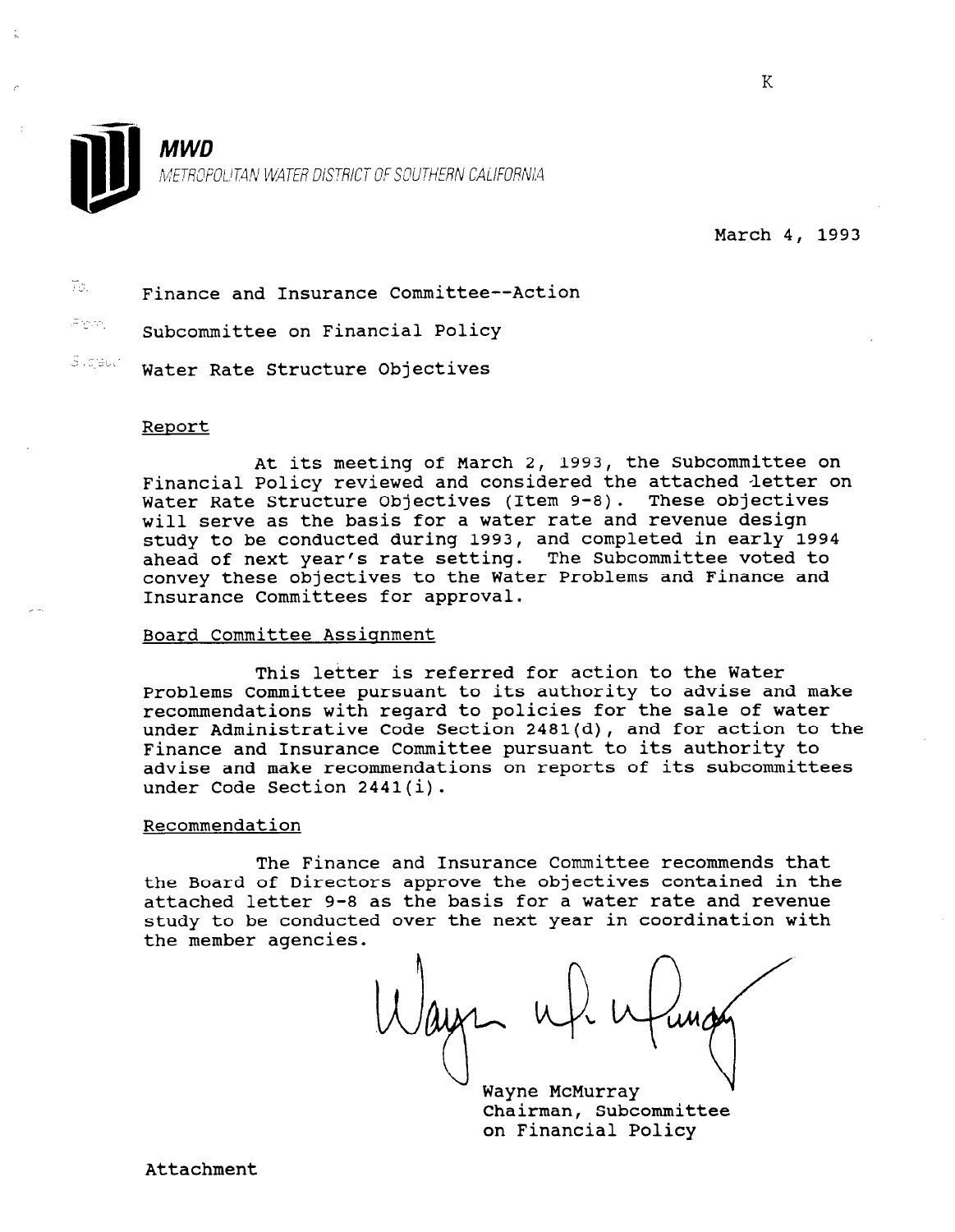

February 23, 1993

-\_. Board of Directors (Water Problems Committee--Information) (Subcommittee on Financial Policy--Information)

**ing the General Manager** 

5. Sect. Water Rate Structure Objectives

At your December meeting, a letter was submitted with an attached chart illustrating tasks and their scheduled targets for reviewing and revising the water rate structure. The first task on the chart is to set the objectives that Metropolitan's water rate structure should meet.

Staff has developed the following set of objectives to measure alternative water rate plans. A version of these objectives were presented to the Member Agency Managers at a meeting that was held on January 15, 1993.

- Reliably generate needed revenue requirements. The water rate should generate total revenue requirements less receipts from interest, power recovery, taxes, and other revenue including revenue from parcel charges or service charges.
- Provide revenue stability from year to year. The water rate structure must provide a substantial base amount of assured revenue each year.
- . Incorporate in revenue requirement determinations provisions for arowth to pav its fair share. The water revenue determinations should recognize the additional costs of growth on Metropolitan's system.
- Maintain Metropolitan's and member agencies' strong financial ratinqs. The water rate structure should not negatively impact the borrowing capability of Metropolitan and its member agencies.
- Minimize rate shock. The water rate structure and reserves should be set up so that the amount of change in water rates each year follows a relative enange in wate
- . SimDle to administer, easv to imnlement. It should simple to administer, easy to implement. It shou.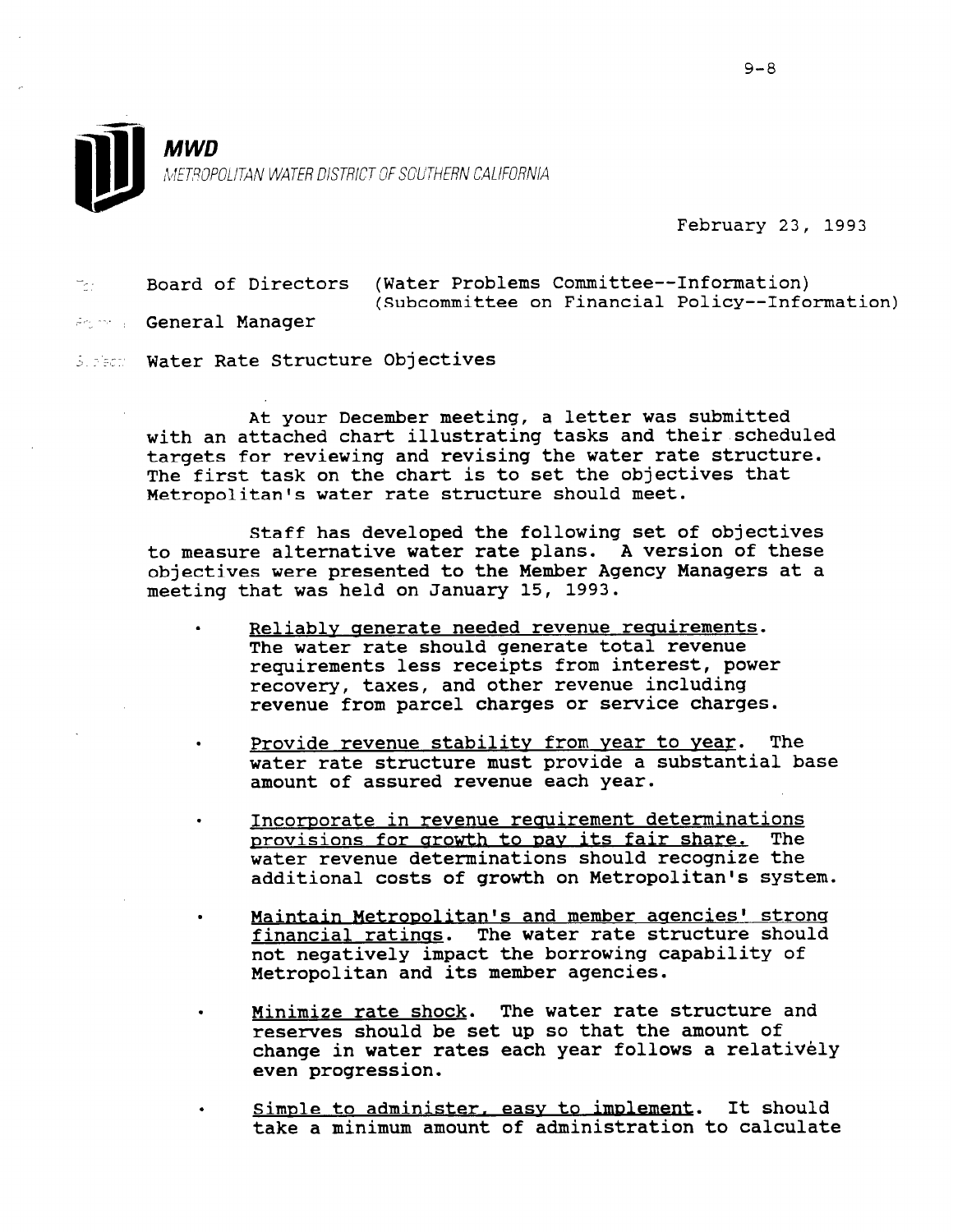Board of Directors -2- February 26, 1993

and bill water deliveries. The transition from the current rate structure to the new rate structure should take a minimum amount of effort.

- Provide equity in rates for classes of service to member public agencies. The water rate structure should provide equal rates for the same class of service to all agencies.
- Provide system operating flexibility. The rate structure should encourage efficient use of the distribution system so that peaking on Metropolitan is discouraged and the capture of available water is maximized.
- Provide regional water resource management incentives. The water rate structure should stimulate member and local agencies to increase the use of regional water resources particularly during droughts.
- Lend itself to a conservation plan if necessary. The water rate structure should be easily convertible to a conservation plan and not conflict in any way with that plan.
	- . Encouraae water conservation. Rates should be structured in such a way that they encourage the conservation of water.

In developing the objectives, the following Board or Act restraints are acknowledged:

#### Metropolitan Act Requirements

Section 133 - Fixing of Water Rates: "The board shall fix the rate or rates at which water shall be sold. Such rates, in the discretion of the board, may differ with reference to different sources from which water shall be obtained by the district. The board, under conditions and on terms found and determined by the board to be equitable, may fix rates for the sale and delivery to equitable, may fix rates for the sale and delivery to<br>member public agencies of water obtained by the district from one source of supply in substitution for ITOM ONE SOUICE OI SUPPLY IN SUDSCILULION IOI<br>water ship ined by the district from another and different water obtained by the district from another and d<br>source of supply, and may change for such substitu source of supply, and may charge for such substitute<br>water at the wate fixed for the water for which it is so water at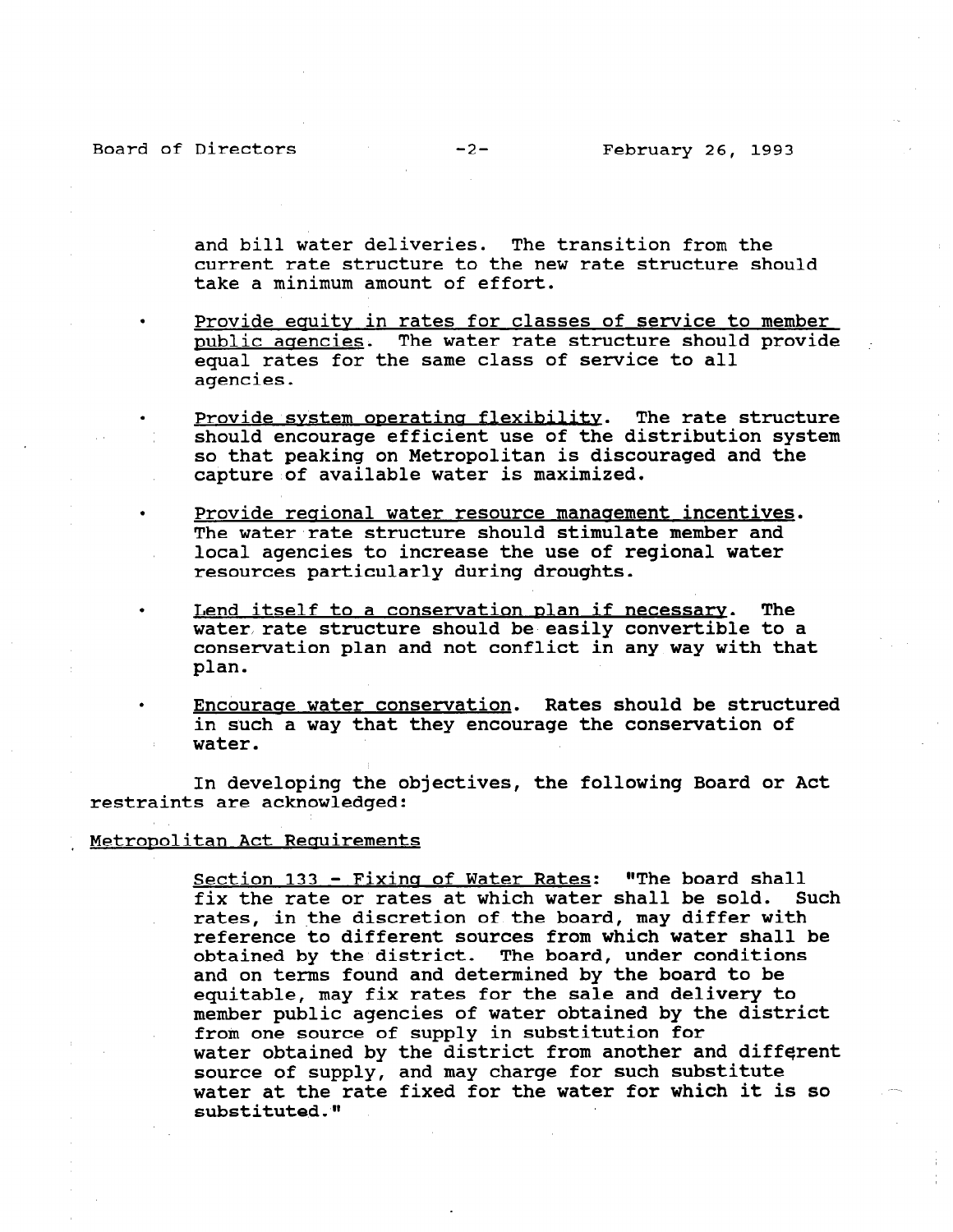Section 134 - Adequacy of Water Rates; Uniformity of Rates: "The board, so far as practical, shall fix such rate or rates for water as will result in revenue which, together with revenue from any water stand-by or availability service charge or assessment, will pay the operating expenses of the district, provide for repairs and maintenance, provide for payment of the purchase price or other charges for property or services or other rights acquired by the district, and provide for the payment of the interest and principal of the bonded debt subject to the applicable provisions of this act authorizing the issuance and retirement of the bonds. Those rates, subject to the provisions of this chapter, shall be uniform for like classes of service throughout the district."

# Board of Directors Policies

Provide and maintain sufficient reserves for a 500,000 AF shortage in one year, with a resulting annual water rate increase to meet revenue requirements of no more than 25 percent due to such shortage.

Recover the full cost of water treatment. (Report No. 864.)

The District shall fix water rates so that water sales revenues pay all of its annual operation and maintenance costs and that portion of its annual capital costs as the ratio of the quantity of water it has sold annually to its member public agencies bears to its total ultimate annual contractual entitlements to water. Tax and annexation charge revenues may be used to pay remaining costs. Other funds and revenues available may be allocated to reduce required water revenues or taxes as determined by the Board.

As the next step, staff will be developing alternatives and estimating their effects. These alternatives will be presented to your Board in the near future.

## Board Committee Assianment

This letter is referred for information to the Water Problems Committee pursuant to its authority to the nater irosiths committee pursuant to its authority to stu Section 2481 (c) and the Subcommittee on Financial Policy pursuant to its authority to study the determination of pursuant to its authority to study the determination of<br>revenues to be obtained through sales of water.